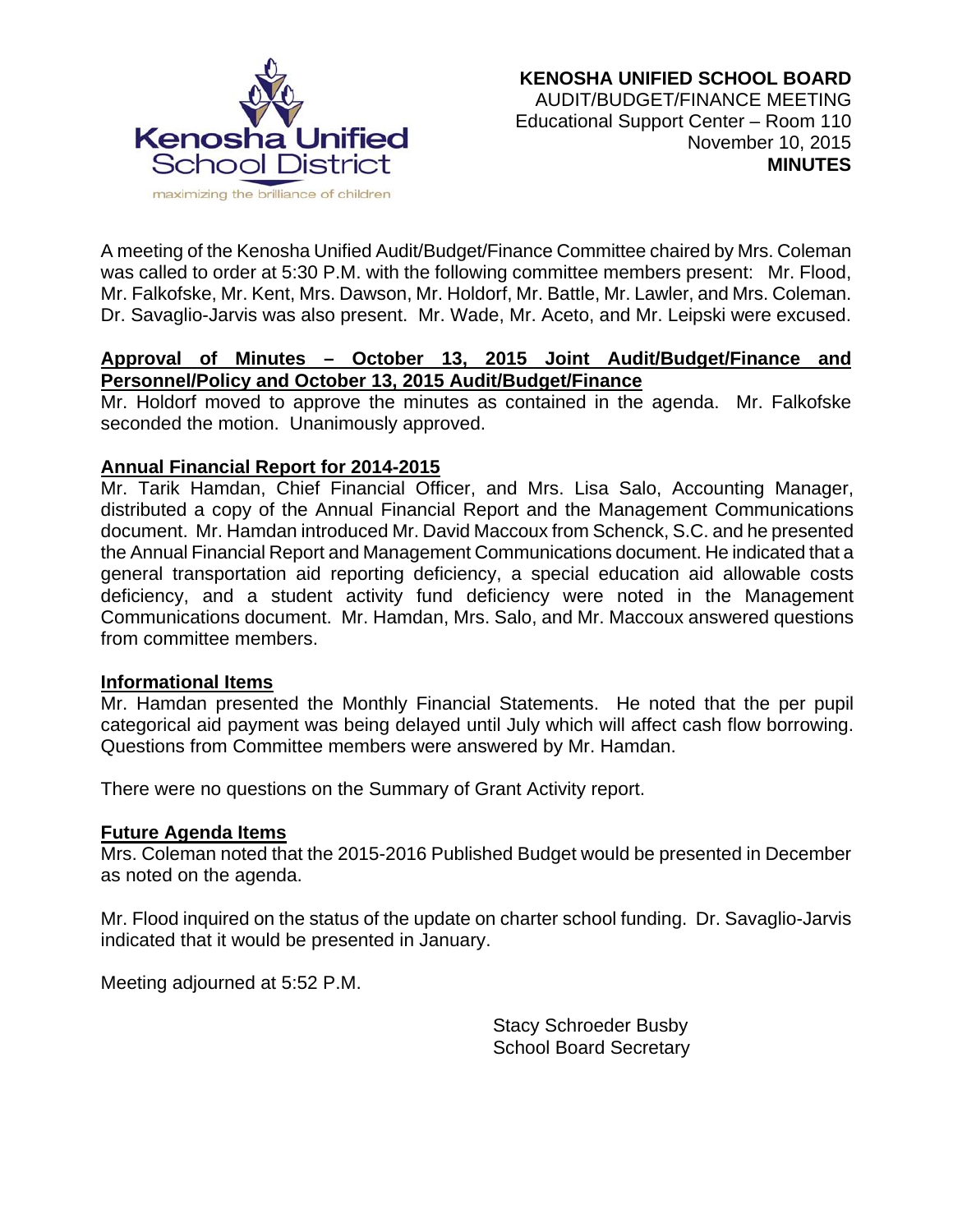

A meeting of the Kenosha Unified Personnel/Policy Committee chaired by Mr. Kunich was called to order at 5:56 P.M. with the following committee members present: Mrs. Snyder, Ms. Stevens, Mrs. Gentner, Mrs. Hamilton, Mrs. Stephens, Mr. Jenewein, and Mr. Kunich. Dr. Savaglio-Jarvis was also present. Mr. Moore was excused. Mrs. Dahl was absent.

## **Approval of Minutes – October 13, 2015 Personnel/Policy and October 13, 2015 Joint Audit/Budget/Finance and Personnel/Policy**

Ms. Stevens moved to approve the minutes as contained in the agenda. Mrs. Stephens seconded the motion. Unanimously approved.

## **Information Item**

There were no questions on the Recommendations Concerning Appointments, Leaves of Absence, Retirements and Resignations.

## **Future Agenda Items**

Dr. Savaglio-Jarvis noted that the Home School Participation in Extra-Curricular Activities report would be presented in December, Policies 1213 – Web Publication and 4226 – Online Forum would be presented in January, and School Year 2016-2017 Preliminary Enrollment Projections would be presented in February.

Ms. Stevens moved to adjourn the meeting. Mrs. Snyder seconded the motion. Unanimously approved.

Meeting adjourned at 5:58 P.M.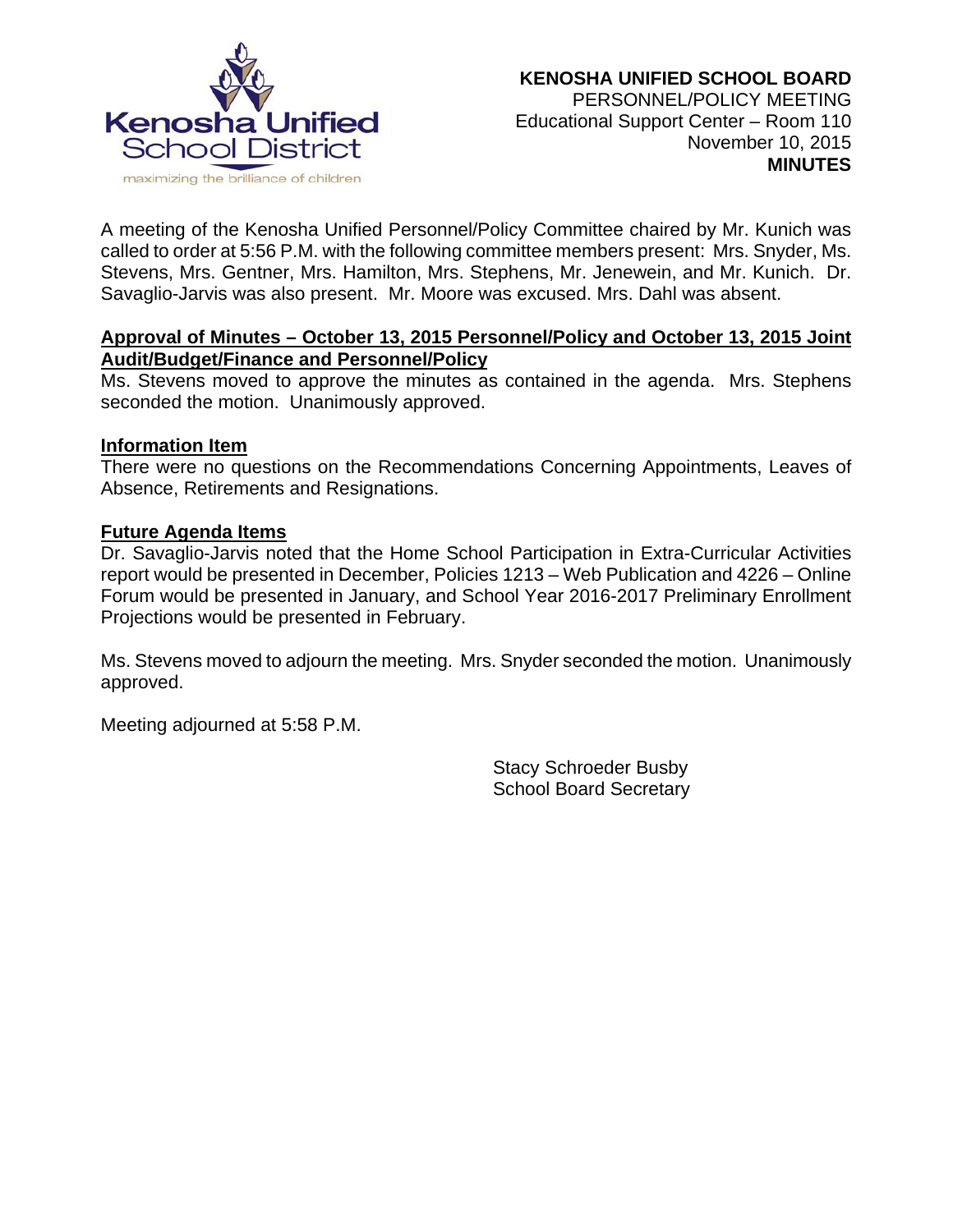

A joint meeting of the Kenosha Unified Personnel/Policy and Curriculum/Program Committees chaired by Mr. Kunich was called to order at 6:01 P.M. with the following committee members present: Mrs. Snyder, Ms. Stevens, Mrs. Gentner, Mrs. Hamilton, Mrs. Stephens, Mr. Jenewein, Mrs. Karabetsos, Mrs. Santoro, Mrs. Nielsen, Ms. Riese, Mr. Wojciechowicz, and Mr. Kunich. Dr. Savaglio-Jarvis was also present. Mrs. Wickersheim and Mrs. Dahl arrived later. Mr. Moore, Mr. Wade, and Mrs. GroveMarqui were excused.

## **Policy 6300 – Curriculum Development and Improvement and Policy 6610 – Selection of Instructional Materials**

Mrs. Julie Housaman, Assistant Superintendent of Teaching and Learning, explained that it is critical that teachers are provided the support, training, and instructional resources to successfully implement district curriculum in all content areas. A systematic process is essential to evaluate, develop, and implement all curriculum in a manner that allocates district resources effectively. Therefore, Policy 6300 – Curriculum Development and Improvement and Policy 6610 – Selection of Instructional Materials were being updated to include a systematic curriculum development cycle and a seven-year curriculum review cycle.

Mrs. Wickersheim arrived at 6:03 P.M. and Mrs. Dahl arrived at 6:08 P.M.

Mrs. Housaman; Mr. Che Kirby, Coordinator of Educator Effectiveness and Social Studies; Mrs. Jennifer Lawler, Coordinator of Mathematics; Mrs. Susan Mirsky, Coordinator of English/Language Arts; Mrs. Christine Pratt, Coordinator of Science; and Mrs. Sarah Smith, Coordinator of Language Acquisition, gave a PowerPoint presentation entitled Curriculum Development and Material Selection Process which covered the following topics: background, policy 6300 – curriculum development and improvement, policy 6610 – selection of instructional materials, 2015-2016 instructional materials selection, annual budget allocation, and curriculum review process.

Ms. Stevens moved to forward Policy 6300 – Curriculum Development and Improvement and Policy 6610 – Selection of Instructional Materials to the full Board for approval. Mrs. Dahl seconded the motion. Unanimously approved.

## **Future Agenda Items**

There were no future agenda items noted.

Ms. Stevens moved to adjourn the meeting. Mrs. Stephens seconded the motion. Unanimously approved.

Meeting adjourned at 6:34 P.M.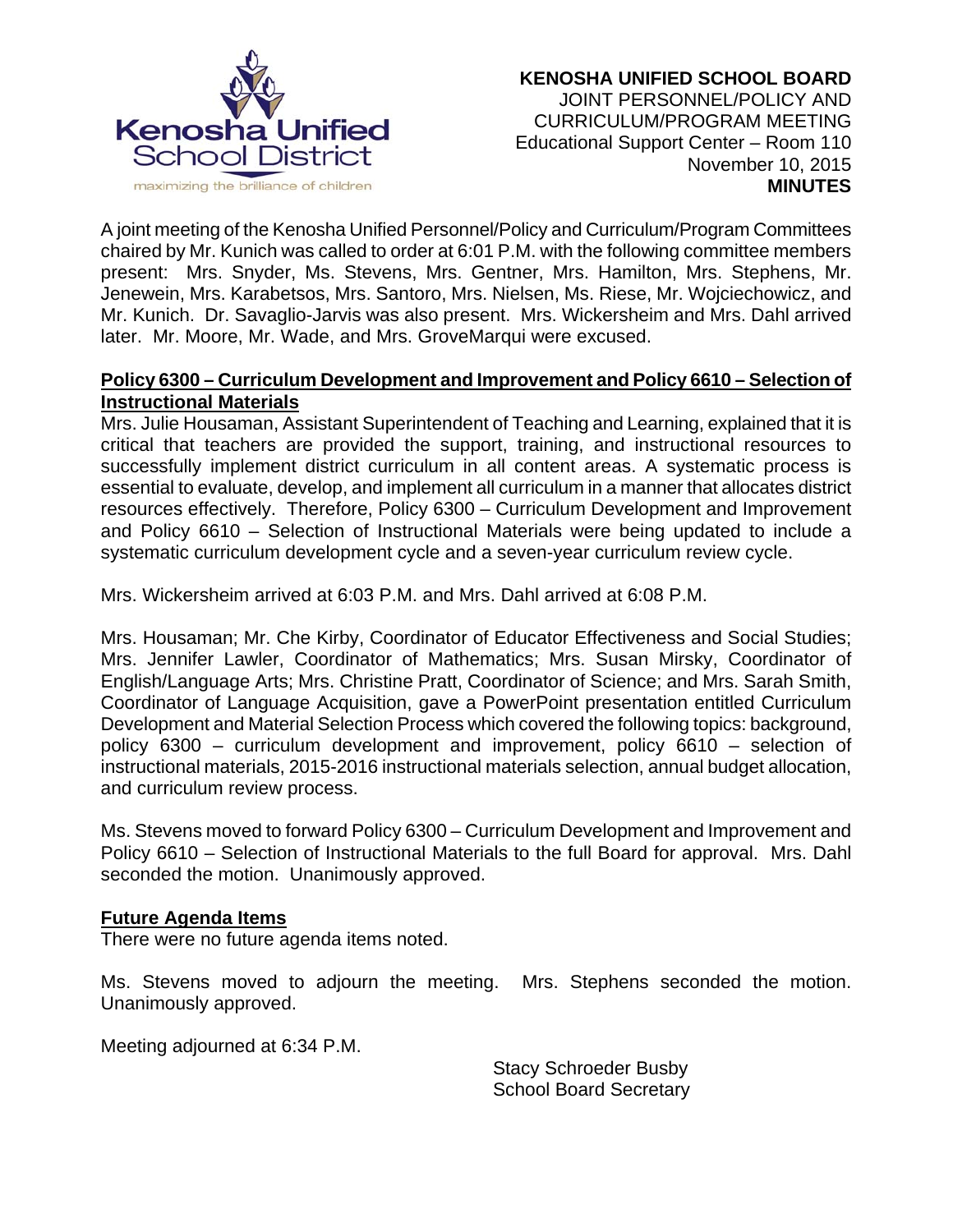

A meeting of the Kenosha Unified Curriculum/Program Committee chaired by Mrs. Snyder was called to order at 6:39 P.M. with the following committee members present: Mr. Kunich, Mrs. Karabetsos, Mrs. Santoro, Mrs. Wickersheim, Mrs. Nielsen, Ms. Riese, Mr. Wojciechowicz, and Mrs. Snyder. Mr. Wade and Mrs. GroveMarqui were excused.

## **Approval of Minutes – October 13, 2015 Curriculum/Program**

Mrs. Snyder noted that the second paragraph of the October 13, 2015 minutes should be Mrs. Snyder, not Mrs Snyder Wade.

Mr. Kunich moved to approve the minutes with the name correction noted. Mrs. Santoro seconded the motion. Unanimously approved.

### **Information Items**

Mrs. Julie Housaman, Assistant Superintendent of Teaching and Learning, and Mr. Steven Knecht, Coordinator of Athletics/Physical Education, gave a PowerPoint presentation entitled Athletics for PE Credit Option which covered the following topics: the initial charge, Act 105 Wisconsin State Statute Section 118.33, Curriculum/Program Committee recommendation, note catcher, what is the history of waiving PE credit for athletics in KUSD?, history, are student athletes in favor of a waiver?, student survey results, what .5 credit options are available?, why do students in theatre practicum receive credit?, would the implementation of a waiver reduce class size in PE?, what is the impact on GPA and class rank?, PE waiver committee work, what are other districts in WI doing?, what qualifications do PE teachers have?, how do students benefit from PE breaks?, what clubs, sports and activities are available to students?, pros and cons, waiver vote, and Curriculum/Program Committee group work.

Committee members were split into groups for table sharing on an area of the presentation with which he or she was in agreement and to also compose and share a pros and cons list. The following pros were noted: opportunity for extra academic credits, more academic flexibility, empowers students to make decisions with their schedules, allows athletes to increase GPA, may motivate more students to participate in sports, and less possibility for injuries. The following cons were noted: more work for staff, allows athletes to increase GPA, unfair GPA ranking, less PE may lead to more obesity, creates a lot of unknowns, no waiver for other clubs, possibility of staffing issues, and scheduling conflicts.

Committee members were asked to indicate whether they were in favor of, not in favor of, or undecided in pursuing the PE credit option. Two committee members were in favor of pursuing, five were not in favor of pursuing, and one committee member was undecided.

## **Future Agenda Items**

Dr. Savaglio-Jarvis noted that the Summer School 2015 Update and Summer School 2016 Program Recommendations, New Course Proposal: English Language Development 3, New Course Proposal: Spanish for Spanish Speakers 2, and New Course Proposal: Computer